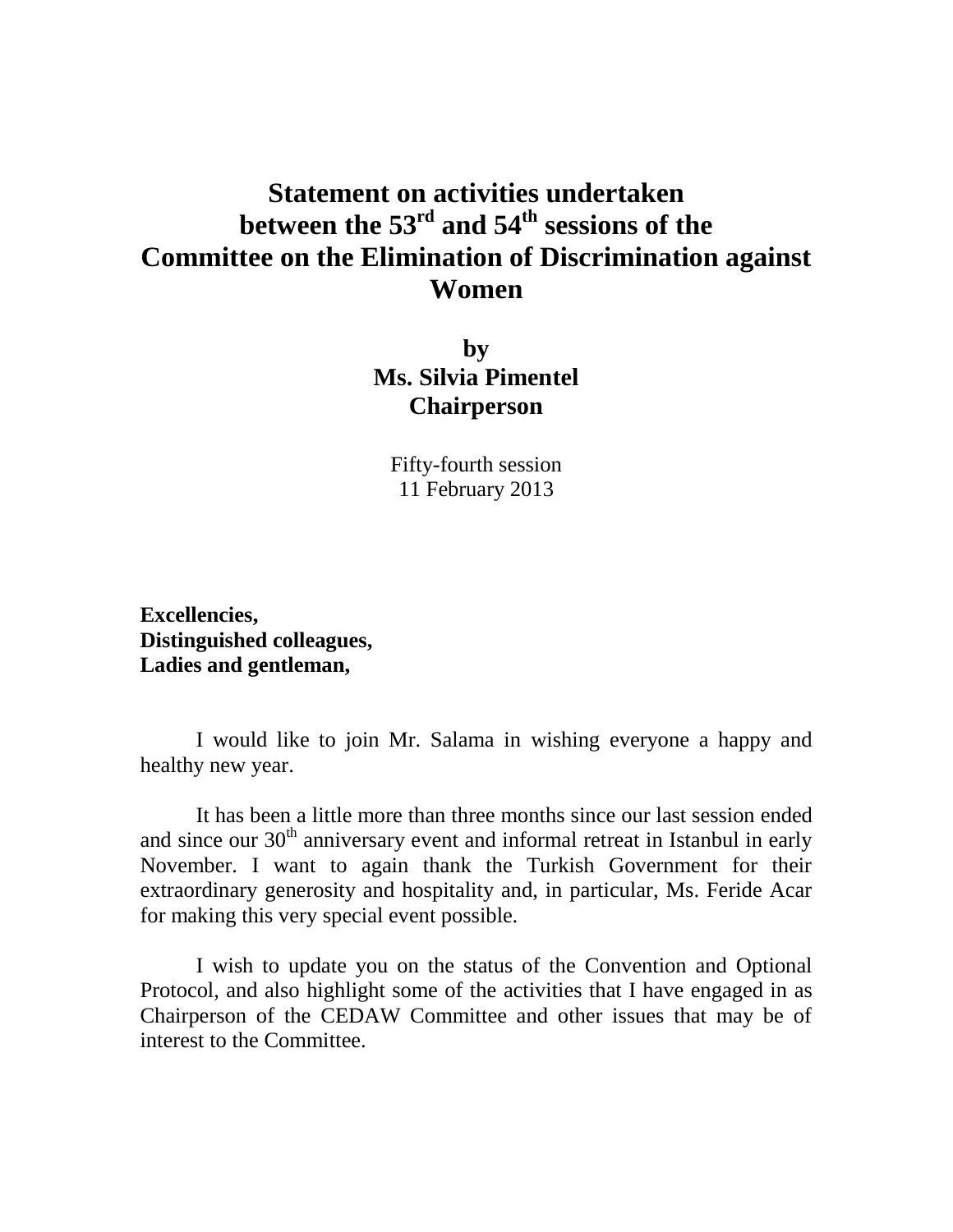Turning to the Convention, I would like to report that the number of States parties remains at 187. The amendment to the Convention currently has 68 Contracting States. The Republic of Moldova and Greece deposited instruments of acceptance with the Secretary-General on 21 December 2012 and 8 January 2013, respectively. The amendment requires 125 acceptances to enter into force. Moreover, the number of States parties to the Optional Protocol remains at 104.

Since our fifty-third session, ten States parties have submitted their initial and/or periodic reports, namely the Gambia, Belgium, Eritrea, Tuvalu, Poland, Ecuador, Maldives, Kyrgyzstan, Vietnam and most recently, Solomon Islands.

Following the fifty-third session and our informal retreat in Istanbul, I again organized the annual Simulated Session of the CEDAW Committee at the Pontifical Catholic University of Sao Paulo, which has been very successful in introducing law students to the United Nations treaty body system, and international human rights law, and in particular the CEDAW Convention.

In my capacity as Chairperson of CEDAW, I was interviewed by Brazil's premier women's magazine "Claudia" which focused on CEDAW. This was also a wonderful opportunity to raise awareness of the Convention and the work of the Committee.

I would also like to mention that the Ministry of Justice and the Ministry of Policies for Women are discussing the possibility of a meeting in Brasilia regarding the general recommendation on access to justice, and I will keep the Committee apprised of developments in this regard.

In her capacity as Vice-Chairperson, Ms. Améline has substituted me during the  $67<sup>th</sup>$  session of the General Assembly, where she delivered a statement on the activities of our Committee and engaged in an interactive dialogue with the Third Committee on 15 October 2012.

The new Chair will be addressing the Commission on the Status of Women on 4 March 2013, where she will report on the main outcomes of the fifty-first to fifty-third sessions.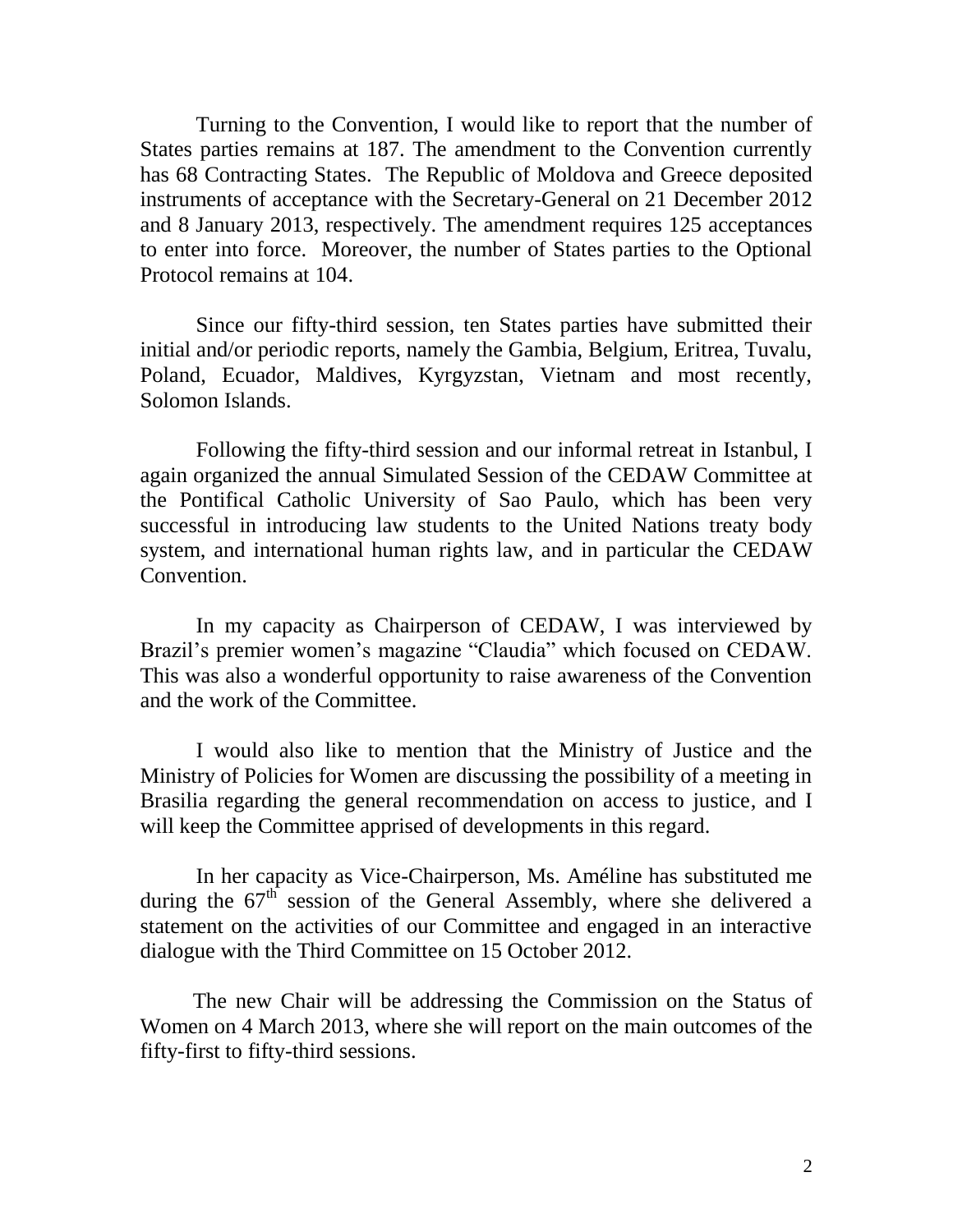## **Distinguished colleagues**

Committee Members have also been involved in CEDAW-related activities as well as other panel discussions and seminars relating to women's issues in both their capacity as members of the CEDAW Committee and in their personal capacities.

 I would kindly ask those Committee members who participated in panel discussions, seminars and in expert meetings during these past few months to please provide copies of their statements to the Secretariat so that they can be circulated to the Committee during the session.

## **Distinguished Colleagues,**

As you are aware, we will shortly be formally inducting new members to the Committee and in this regard, on behalf of the entire Committee, I would like to extend a very warm welcome to Ms. Noor Al-Malki Al-Jehani, Ms. Hilary Gbedemah, Ms. Nahla Haidar, Ms. Dalia Leinarte, Ms. Theodora Oby Nwankwo and Ms. Bianca Pomeranzi.

Following the induction of new members, we will also elect a new Chairperson of the Committee as well as three Vice-Chairpersons and a Rapporteur. The election of the Chairperson will be my last official act as Chairperson.

It is therefore time for me to take stock of the achievements that our Committee was able to make over the past two years. In addition to the many State reports considered, the Committee adopted several landmark decisions on individual complaints under article 2 of the Optional Protocol. These cases dealt with discrimination in employment and housing, domestic violence and reproductive health and rights. The Views of the Committee are increasingly influential in the creation of an international women's human rights jurisprudence. The Committee also received an increasing number of requests for inquiries under article 8 of the Optional Protocol indicating grave or systematic violations by a State party of the rights set forth in the Convention.